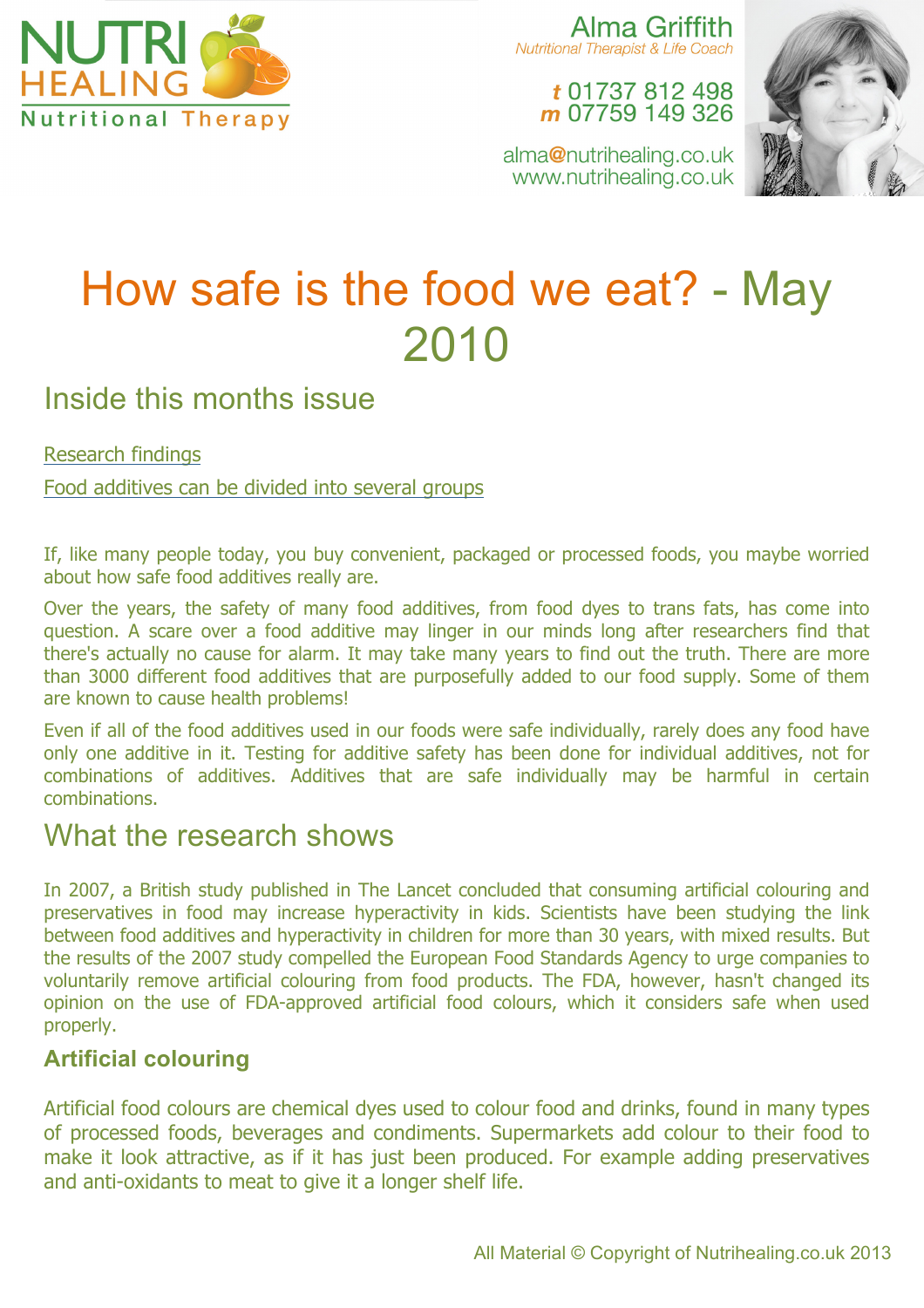## **Food additives**

Food additives have been used for centuries; for example, preserving food by pickling (with vinegar), salting, as with bacon and dried tomatoes, or using sulphur dioxide as in some wines. Food additives are substances added to food to preserve flavour or improve its taste and appearance, many more additives have been introduced, of both natural and artificial origin. Some food additives are essential, others are beneficial to us but of course there are many, which we can do without, especially those that may cause a food reaction.

#### **E numbers**

The E- stands for EC (European Community) and these numbers have been tested for safety and been passed for use in the EC. Numbers without an E in front are allowed in the UK but may have not been passed for use in all EC countries.

To regulate these additives, and inform consumers, each additive is assigned a unique number. Initially these were the "E numbers" used in Europe for all approved additives. This numbering scheme has now been adopted and extended to internationally identify all additives, regardless of whether they are approved for use.

For example, acetic acid is written as E260 on products sold in Europe, but is simply known as additive 260 in some countries. Additive 103, alkanet, is not approved for use in Europe so does not have an E number, although it is approved for use in Australia and New Zealand.

Despite their safety pass by the EC a few people suffer from allergic reactions to some of them, whether natural or synthetic. The E numbers are helpful to these people because they can easily see whether the food contains an additive to which they are allergic.

# Food additives can be divided into several groups:

- o Acids Food acids are added to make flavours "sharper", and also act as preservatives and antioxidants. Common food acids include vinegar, citric acid, tartaric acid, malic acid, fumaric acid, and lactic acid.
- o Acidity regulators Acidity regulators are used to change or otherwise control the acidity and alkalinity of foods.
- o Anticaking agents Anticaking agents keep powders such as milk powder flowing freely.
- o Antifoaming agents Antifoaming agents reduce or prevent foaming in foods.
- o Antioxidants Antioxidants such as vitamin C act as preservatives by inhibiting the effects of oxygen on food, and are generally beneficial to health
- o Bulking agents Bulking agents such as starch are additives that increase the bulk of a food without affecting its nutritional value.
- o Food colouring Colourings are added to food to replace colours lost during preparation, or to make food look more attractive.
- o Colour retention In contrast to colourings, colour retention agents are used to preserve a food's existing colour.
- o Emulsifiers Emulsifiers allow water and oils to remain mixed together in an emulsion, as in mayonnaise, ice cream, and homogenized milk.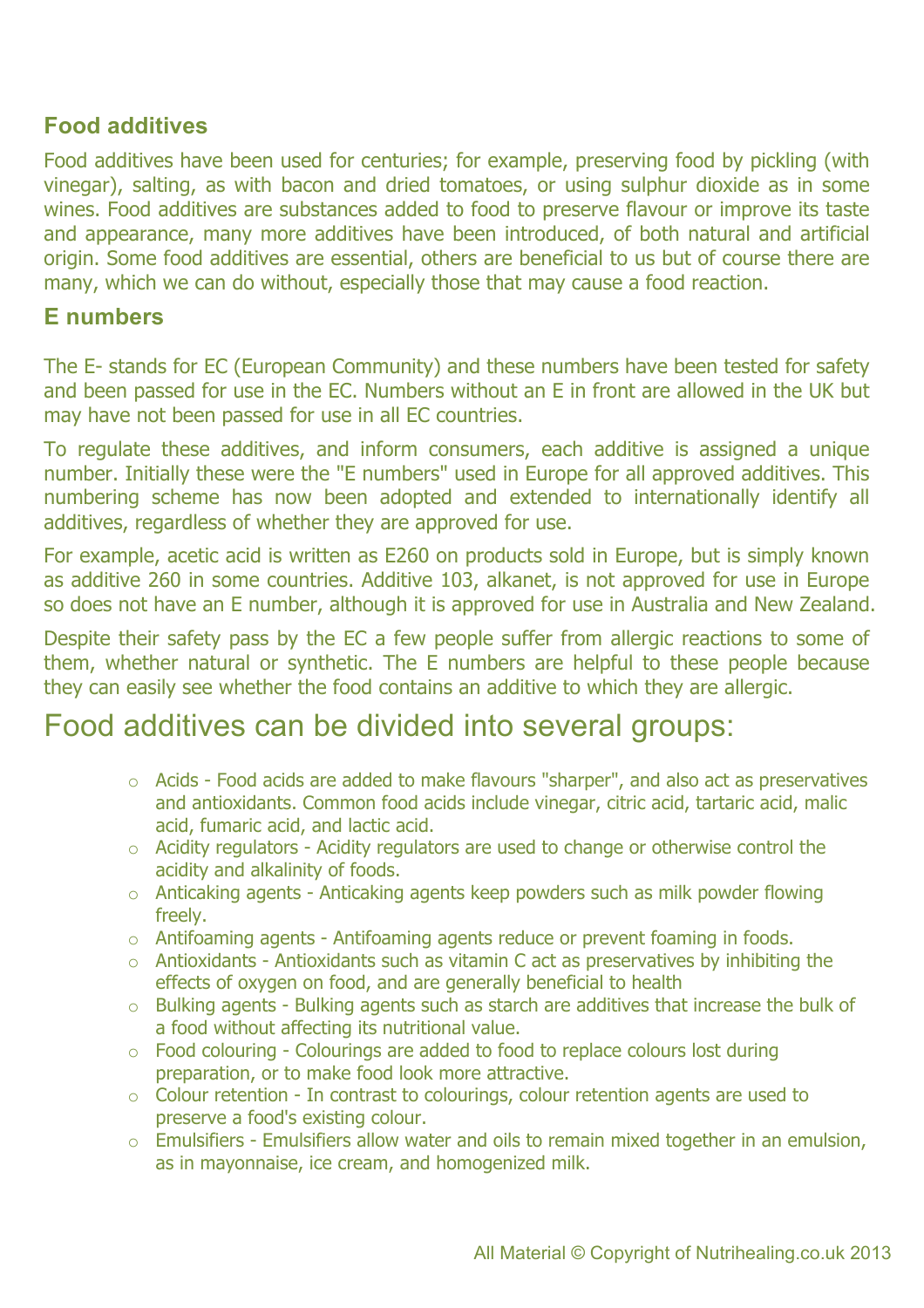- o Flavours Flavours are additives that give food a particular taste or smell, and may be derived from natural ingredients or created artificially.
- o Flavour enhancers Flavour enhancers enhance a food's existing flavours.
- o Flour treatment agents Flour treatment agents are added to flour to improve its colour or its use in baking.
- o Humectants Humectants prevent foods from drying out.
- o Preservatives Preservatives prevent or inhibit spoilage of food due to fungi, bacteria and other microorganisms.
- o Propellants Propellants are pressurized gases used to expel food from its container.
- o Stabilizers Stabilizers, thickeners and gelling agents, like agar or pectin (used in jam for example) give foods a firmer texture. While they are not true emulsifiers, they help to stabilize emulsions.
- o Sweeteners Sweeteners are added to foods for flavouring. Sweeteners other than sugar are added to keep the food energy (calories) low, or because they have beneficial effects for diabetes mellitus and tooth decay.
- o Thickeners Thickeners are substances which, when added to the mixture, increase its viscosity without substantially modifying its other properties

To help you to figure out what's safe, here is some useful information on some of the most controversial food additives.

- o **Tartrazine** Colour Yellow and Orange linked to hyperactivity and in some studies has been shown to have significant impact on asthma.
- o **Aspartame** Aspartame is an artificial sweetener known by various brand names, including Equal and NutraSweet - commonly used additive for sweetening diet soft drinks. Introduced in 1981 and it has been suspected of causing cancer. There have been many studies which link aspartame to causing seizures, headaches, mood disturbances, and reduced mental performance
- o **High fructose corn syrup** a sweetener made from corn. It's sweeter and cheaper than sucrose, which is the form of sugar made from sugar cane. It is a common additive in many kinds of processed foods, not just sweets. Most nondiet soft drinks are sweetened with high fructose corn syrup. Some experts have proposed that it may when metabolize raises the risk of obesity and type 2 diabetes more than sugar made from sugar cane.
- o **Monosodium glutamate (MSG)** It is a form of the naturally occurring chemical glutamate. Glutamate doesn't have a flavour of its own, but it enhances other flavours and imparts a savory taste. Tomatoes, soybeans, and seaweed are examples of foods that have a lot of glutamate naturally. MSG is an additive used in many foods. Many people claim to have bad reactions when they eat food seasoned with MSG. In the late 1960s, people started talking about "Chinese restaurant syndrome," alleging that food prepared with MSG at Chinese restaurants made them sick. **How you find it on the label**, some food labels mention added MSG, but on some labels they will mention other ingredients that may contain MSG such as "hydrolyzed soy protein" and "autolyzed yeast."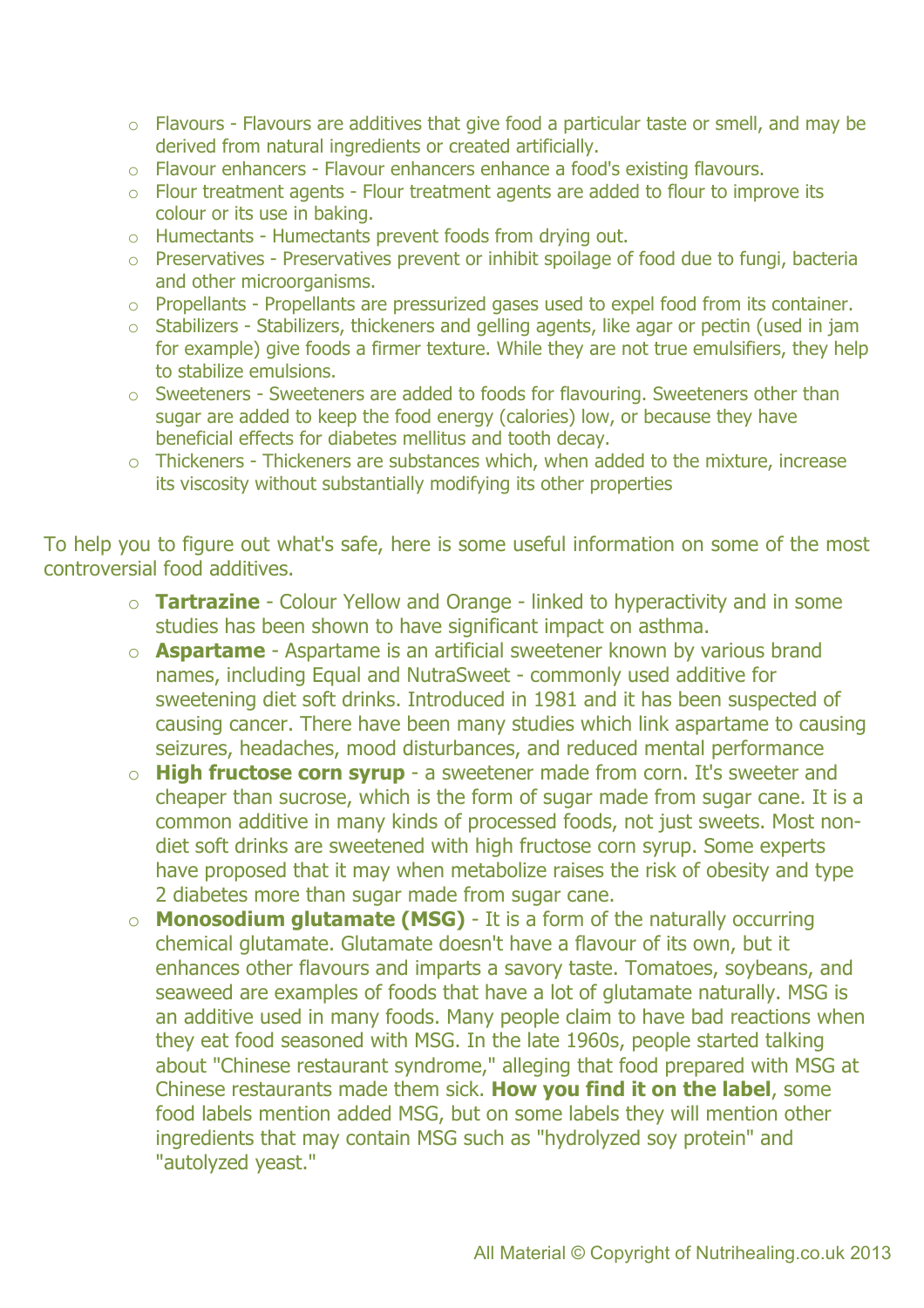- o **Sodium benzoate** is a food additive used as a preservative, found in a variety of processed food products and drinks. It's suspected that sodium benzoate, in addition to artificial food colour, may increase hyperactivity in some children. Sodium benzoate in soft drinks may also react with added vitamin C to make benzene, a cancer-causing substance. The 2007 Lancet study that linked additives with increased hyperactivity included the preservative sodium benzoate. Sodium benzoate is listed among the ingredients on a product label.
- o **Trans fat** are created when manufacturers add hydrogen to vegetable oil. Trans fats are food additives in the sense that they're mainly added to the food supply by manufacturing processes, although small amounts of trans fats are present naturally in animal fat. Found mostly in baked goods, margarine and deep fried foods. Vegetable shortening may also be made with partially hydrogenated oil. Why it's controversial? Trans fats are believed to increase the risk of heart disease and type 2 diabetes. Most scientists now agree that eating trans fats can be very harmful to health. Trans fats have been found to lower people's HDL (good) cholesterol and raise LDL (bad) cholesterol. Product labels are now required to list the amount of trans fat in a serving. Partially hydrogenated oil may also be listed as an ingredient. But many fried foods and baked goods that are laden with trans fats are served in restaurants, and they don't come with nutrition labels. To avoid trans fats, it's best to limit your overall daily saturated fat intake.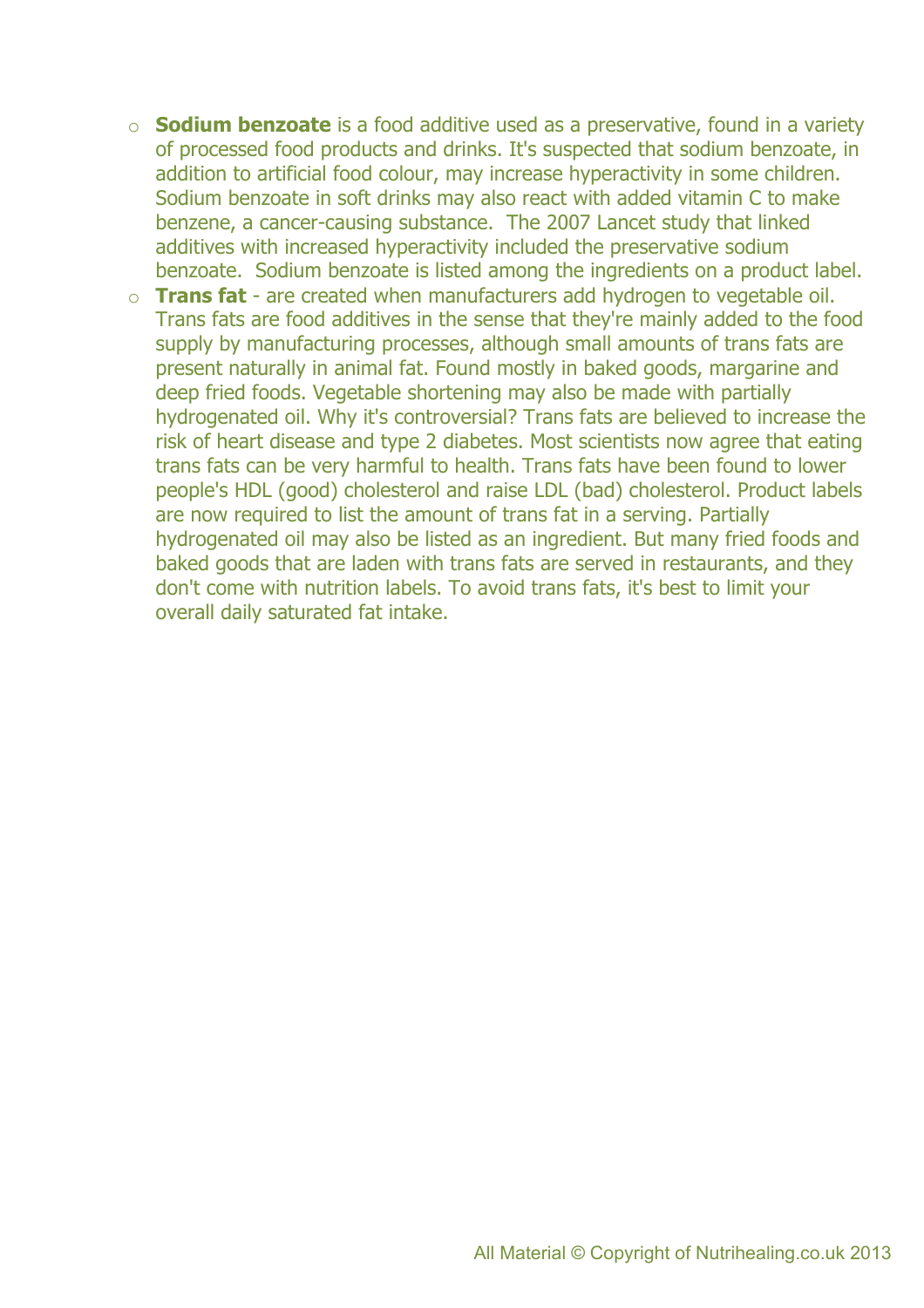| E-<br><b>Numb</b><br>er | Name                                                    | Category                      | <b>Side Effects</b>                                                                                                                                        |
|-------------------------|---------------------------------------------------------|-------------------------------|------------------------------------------------------------------------------------------------------------------------------------------------------------|
| E100                    | Curcumin                                                | Colour - Yellow<br>and Orange | Safe                                                                                                                                                       |
| E101                    | Riboflavin<br>(Vitamin B2)                              | Colour - Yellow<br>and Orange | Safe                                                                                                                                                       |
| E102                    | <b>Tartrazine</b>                                       | Colour - Yellow               | <b>Banned Norway/Austria</b>                                                                                                                               |
|                         |                                                         | and Orange                    | May increase hyperactivity in affected<br>children. Asthmatics sometimes react<br>badly. Take care if you are sensitive to<br>Aspirin.                     |
| E103                    | alkanet,<br>alkannin                                    | Colour - Yellow<br>and Orange | Banned in some parts of the western<br>world!                                                                                                              |
|                         |                                                         |                               | May increase hyperactivity in affected<br>children. Asthmatics sometimes react<br>badly. Take care if you are sensitive to<br>Aspirin.                     |
| E104                    | Quinoline<br>Yellow                                     | Colour - Yellow<br>and Orange | May increase hyperactivity in affected<br>children. Banned USA, Norway                                                                                     |
| E110                    | <b>Sunset Yellow</b><br>FCF / Orange<br><b>Yellow S</b> | Colour - Yellow<br>and Orange | May increase hyperactivity in affected<br>children. Take care if you are sensitive<br>to Aspirin. Banned in Norway                                         |
| E120                    | Cochineal /<br><b>Carminic Acid</b>                     | Colour - Red                  | Same as E104                                                                                                                                               |
| E122                    | Carmoisine /<br>Azorubine                               | Colour - Red                  | May increase hyperactivity in affected<br>children. Asthmatics sometimes react<br>badly. Take care if you are sensitive to<br>Aspirin.                     |
| E123                    | Amaranth                                                | Colour - Red                  | <b>Very Dangerous</b>                                                                                                                                      |
|                         |                                                         |                               | May increase hyperactivity in affected<br>children. Take care if you are sensitive<br>to Aspirin.                                                          |
| E124                    | Ponceau 4R /<br><b>Cochineal Red</b><br>A               | Colour - Red                  | May increase hyperactivity in affected<br>children. Asthmatics sometimes react<br>badly. Take care if you are sensitive to<br>Aspirin. Banned USA & Norway |
| E127                    | Erythrosine BS                                          | Colour - Red                  | Same as E104                                                                                                                                               |
| E131                    | Patent Blue V                                           | Colour - Blue                 | May increase hyperactivity in affected<br>children. Asthmatics sometimes react<br>badly. Take care if you are sensitive to                                 |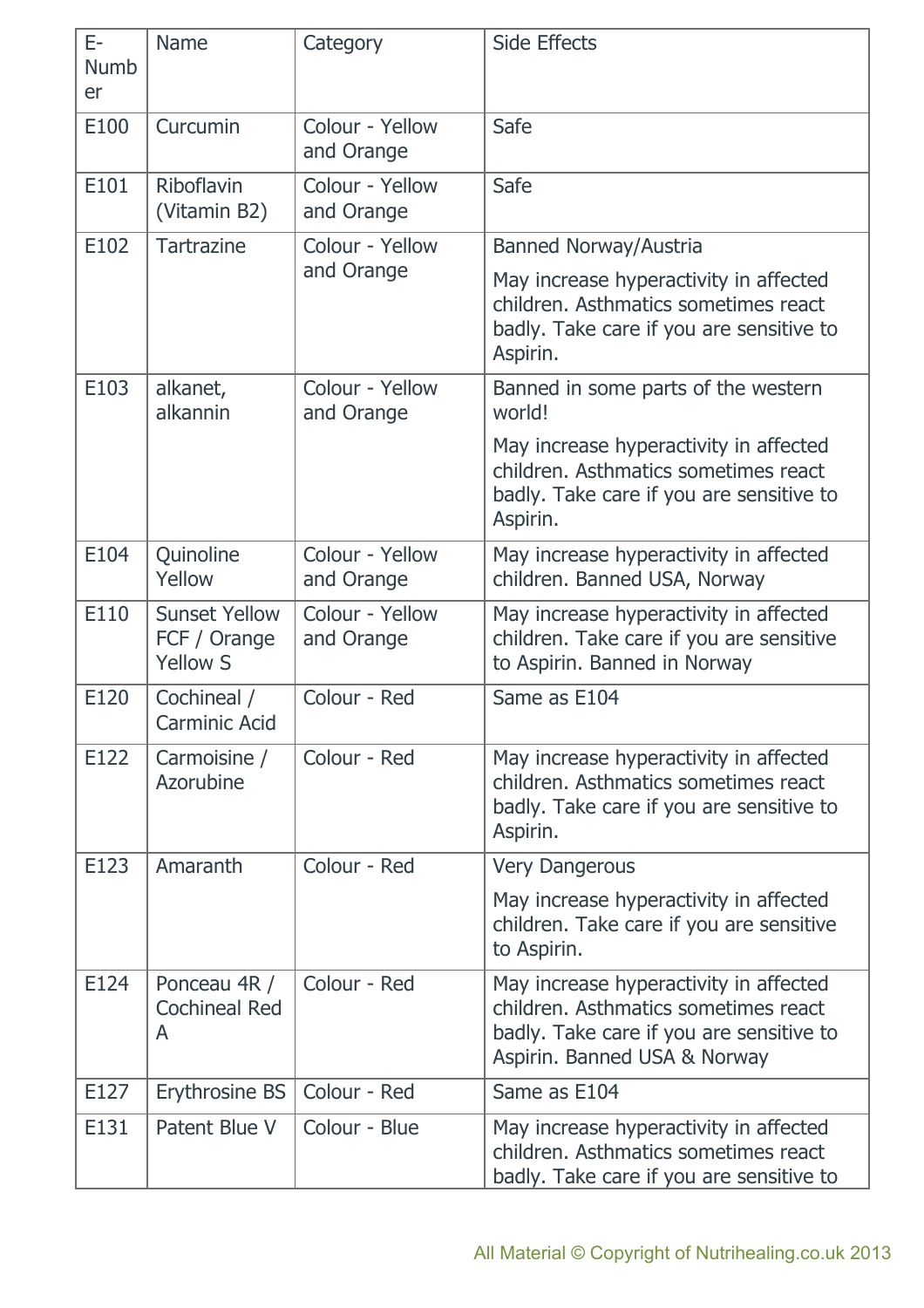|              |                                                     |                                                           | Aspirin. Be cautious if you suffer from<br>allergies or intolerances.                                                                                 |
|--------------|-----------------------------------------------------|-----------------------------------------------------------|-------------------------------------------------------------------------------------------------------------------------------------------------------|
| E132         | Indigo<br>Carmine<br>Idigotine                      | Colour - Blue                                             | Same as E131                                                                                                                                          |
| E140         | Chlorophyll                                         | Colour - Green                                            | Safe                                                                                                                                                  |
| E141         | Copper<br>Complex of<br>Chlorophyll                 | Colour - Green                                            | Avoid if possible, unsure                                                                                                                             |
| 142          | Green S / Acid                                      | Colour - Green                                            | Linked to Cancer                                                                                                                                      |
|              | <b>Brilliant Green</b><br><b>BS</b>                 |                                                           | Banned in western Europe                                                                                                                              |
| E150         | Caramel                                             | Colour - Brown<br>and Black                               | Avoid if possible, unsure                                                                                                                             |
| 151          | Black PN /<br><b>Brilliant Black</b><br><b>BN</b>   | Colour - Brown<br>and Black                               | Same as E104                                                                                                                                          |
| E153         | Carbon Black /<br>Vegetable<br>Carbon<br>(Charcoal) | Colour - Brown<br>and Black                               | May increase hyperactivity in affected<br>children. Be cautious if you suffer from<br>allergies or intolerances.                                      |
| E155         | <b>Brown HT</b><br>(chocolate)                      | <b>Brown</b>                                              | Can produce reactions in Asthmatic -<br>banned in Europe                                                                                              |
|              | <b>PRESERVATIV</b><br>ES                            |                                                           |                                                                                                                                                       |
| E200-<br>23  | Sorbic Acid                                         | Preservative -<br>Sorbic Acid and its<br>salts            | Headaches Intestine Upset                                                                                                                             |
| E210         | Benzoic acids                                       | Preservative                                              | Headaches Intestine Upset                                                                                                                             |
| $-E219$      |                                                     | benzoic acids/salts                                       | May increase hyperactivity in affected<br>children. Asthmatics sometimes react<br>badly. Be cautious if you suffer from<br>allergies or intolerances. |
| E220-<br>227 | Sulphur<br><b>Dioxide</b>                           | Preservative -<br><b>Sulphur Dioxide</b><br>and its salts | Headaches Intestine Upset Skin<br>Disorders Destroys Vitamin B12                                                                                      |